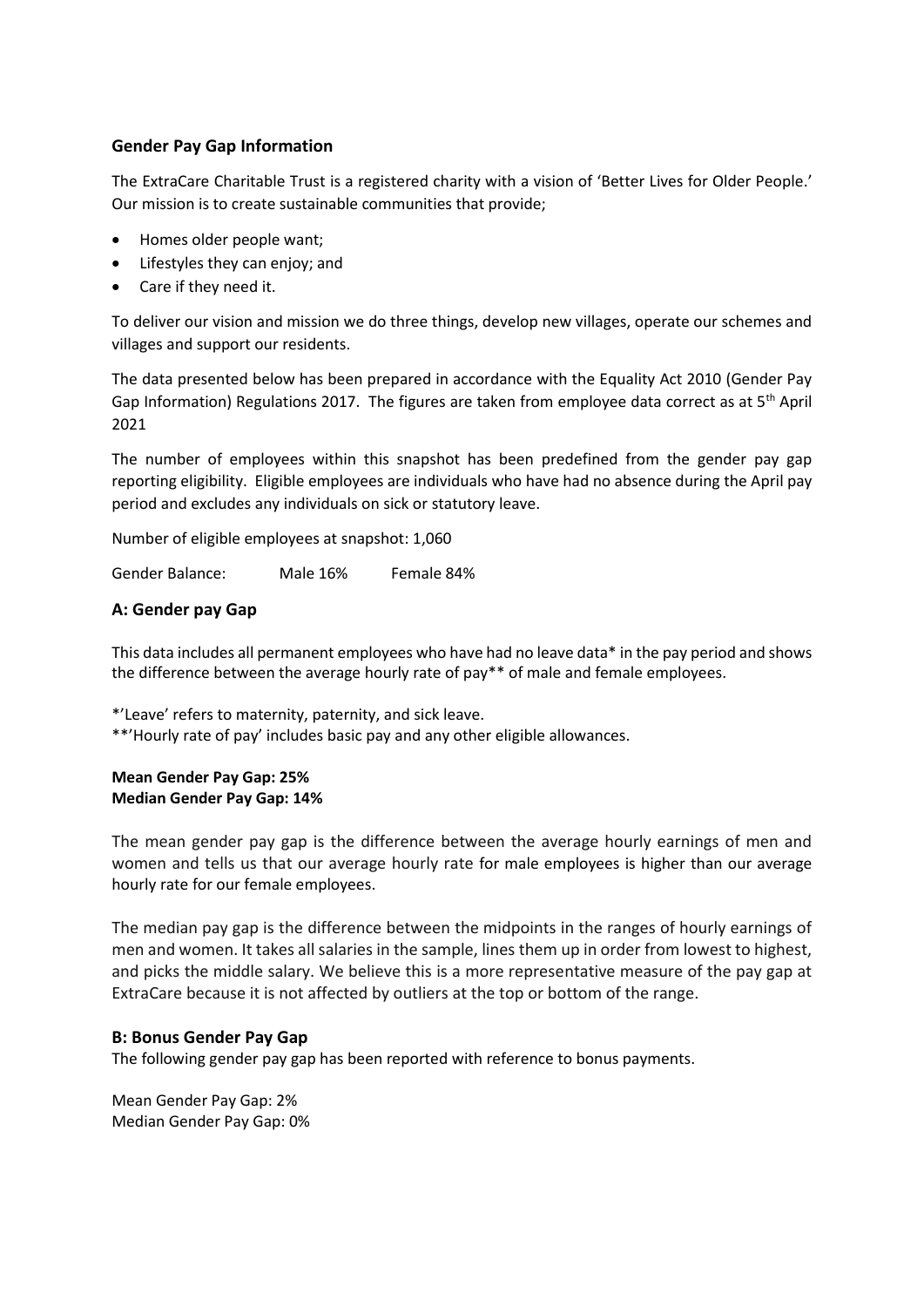This tells us the difference between the average bonus pay of female staff and the average bonus pay of male staff expressed as a percentage.

## **C: Proportion of Male and Female Employees Receiving Bonuses**

The percentage is as follows Male 14% Female 86%

### **D: Male and Female Employees by Pay Quartile**

This includes all permanent employees who have had no leave in the pay period, and shows the percentage of male and female employees in each pay quartile



Male and female employees in each pay quartile

# **Addressing the gap**

It has been well reported that the reasons behind gender pay gaps are complex. The ExtraCare Charitable Trust has a workforce comprising 84% female staff. The majority of our staff work in frontlines roles such as care and catering, which are relatively lower paid roles which traditionally attract more women. We are confident that our gender pay gap does not reflect an equal pay issue nor is it related to us paying males and females differently whilst undertaking a similar role. As part of our pay structure, we have predefined pay rates for job roles within the majority of our workforce. These pay rates are used regardless of which gender is recruited into the role.

We continue to explore the drivers behind the gap, and commit to reducing the gender pay gap further, taking the time and focus to understand the reasons behind it and continue to take actions to improve it. Our gender pay gap is only significant in the highest pay quartile of the charity where there is a higher proportion of male employees than in the other quartiles. There is no significant pay gap in the lower, lower middle or upper middle quartiles. There is also no significant pay gap for bonus payments.